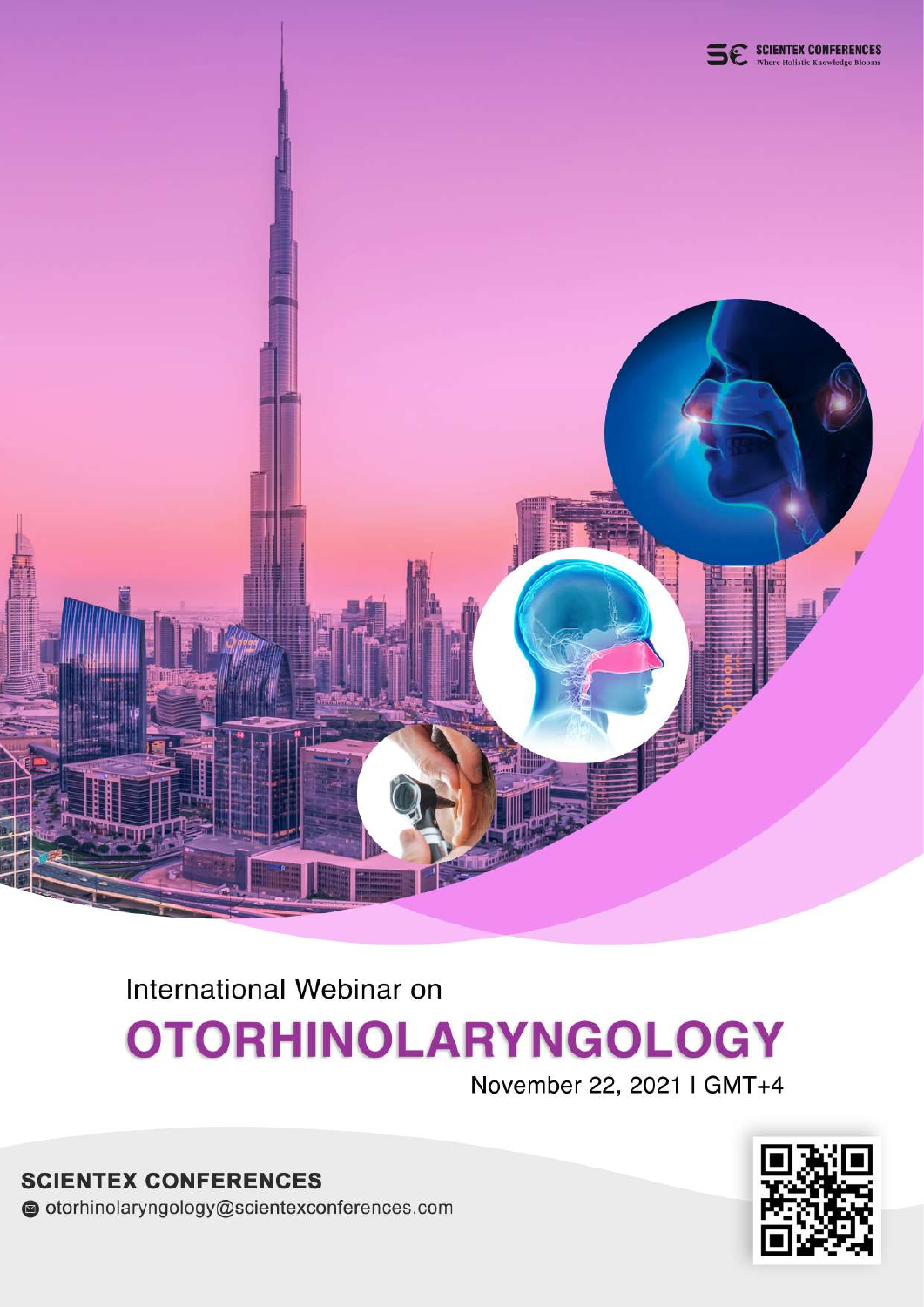## **International Webinar on Otorhinolaryngology November 22, 2021 | GMT+4**

|                            | Day 01 (November 22, 2021)                                                                                                                                                                     |
|----------------------------|------------------------------------------------------------------------------------------------------------------------------------------------------------------------------------------------|
| 09:00-09:20                | <b>Introduction</b>                                                                                                                                                                            |
| 09:20-09:40<br>09:40-10:00 | Title: Vertigo: Eustachian tube function should be tested before vestibular<br>function                                                                                                        |
|                            | Hee-Young Kim, Kim ENT Clinic, Republic of Korea                                                                                                                                               |
|                            | Title: Sphenopalatine artery ligation for life-threatening epistaxis in a 4-year-old<br>child with Glanzmann's Thrombasthenia                                                                  |
|                            | Nayellin Reyes-Chicuellar, Royal Darwin Hospital, Australia                                                                                                                                    |
| 10:00-10:20                | Title: The saccular otoconial theory as a cause in Meniere's disease                                                                                                                           |
|                            | Jeremy Hornibrook, Christchurch Hospital, New Zealand                                                                                                                                          |
| 10:20-10:40                | Title: Clinical evaluation after introduction of stem cell supernatant Biocell Shot<br>65 by electroporation                                                                                   |
|                            | Ryusuke Suzuki, SHEM Co., Ltd, Japan                                                                                                                                                           |
| 10:40-11:00                | Title: Optogenetic manipulation of parvalbumin-positive neurons in the basal<br>forebrain projecting to thalamic reticular nucleus in mice: Implications in sleep<br>medicine and neurosurgery |
|                            | <b>Sung-Jun Lee, Gwangju Institute of Science and Technology (GIST), Republic of</b><br>Korea                                                                                                  |
| 11:00-11:20                | Title: The Bethesda System for Reporting Thyroid Cytopathology (TBSRTC):<br>A retrospective review of its diagnostic utility at Johns Hopkins Aramco<br><b>Healthcare, Saudi Arabia</b>        |
|                            | Muataz H Alhashem, Johns Hopkins Aramco Healthcare, Saudi Arabia                                                                                                                               |
| 11:20-11:40                | Title: Epistaxis in pregnancy- A rare case report                                                                                                                                              |
|                            | Shradha Karkamkar Pandhare, Kelkar Hospital, India                                                                                                                                             |
| 11:40-12:00                | Title: Noise induced hearing loss in low frequencies in employees in a hospital<br>microbiology department                                                                                     |
|                            | Konstantina Chrysouli, Penteli Children's Hospital, Greece                                                                                                                                     |
| 12:00-12:20                | Title: Novel classification of laryngomalacia and burden of disease grading<br>scoring system                                                                                                  |
|                            | Mashudu Tshifularo, University of Pretoria, South Africa                                                                                                                                       |
| 12:20-12:40                | Title: Management of stage IV carcinoma temporal bone and review of literature                                                                                                                 |
|                            | Yash Mittal, All India Institute Of Medical Sciences, India                                                                                                                                    |
| 12:40-13:00                | Title: Ten year review of cholesteatoma in a tertiary institution                                                                                                                              |
|                            | Mashudu Tshifularo, University of Pretoria, South Africa                                                                                                                                       |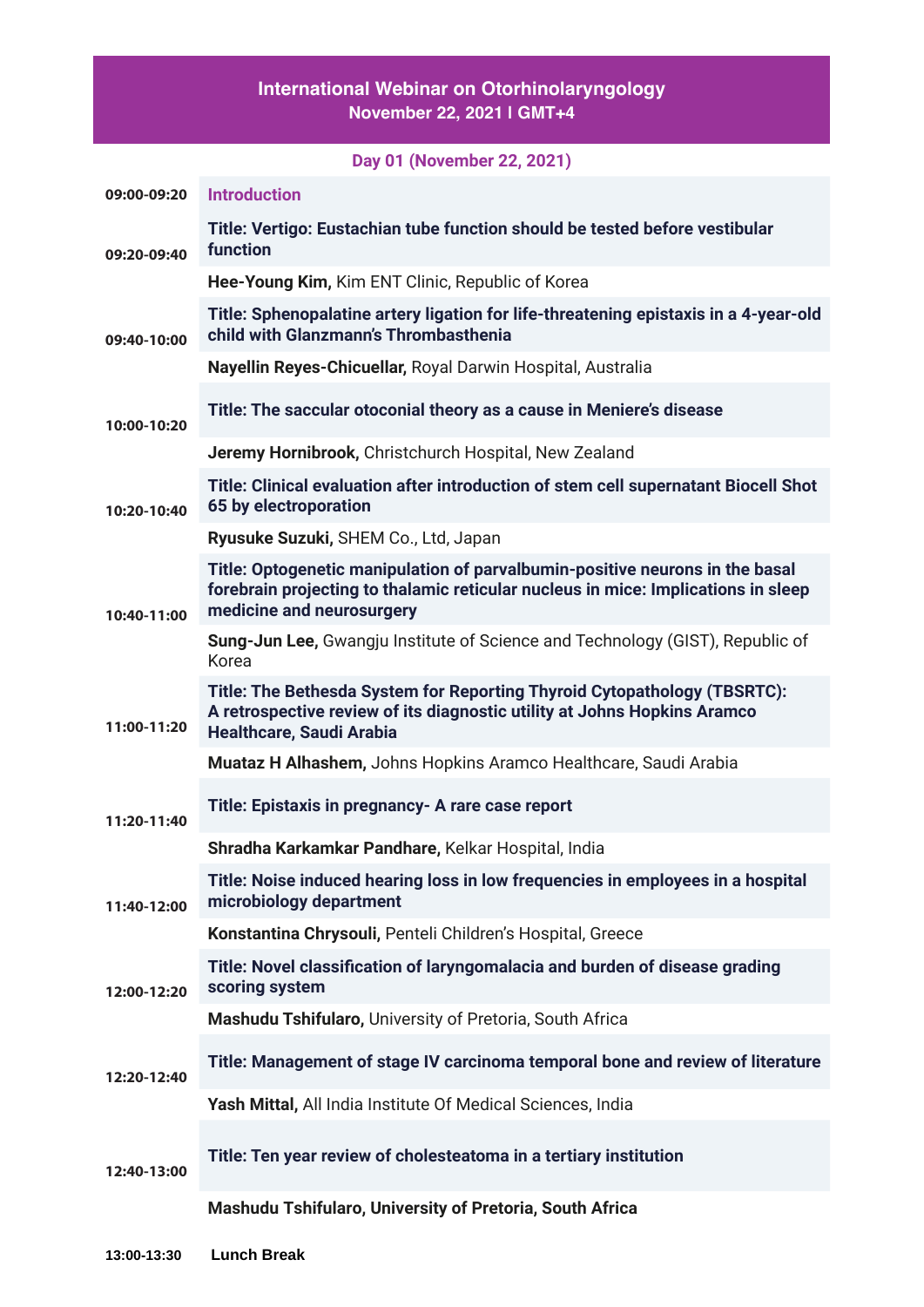| 13:30-13:50 | Title: Raising awareness regarding BPPV in Telangana population before it<br>leads to catastrophic events                            |
|-------------|--------------------------------------------------------------------------------------------------------------------------------------|
|             | Lashkar Pravalika, Vaagdevi Pharmacy College, India                                                                                  |
| 13:50-14:10 | Title: Systematic review of thyroid surgeries in Johns Hopkins Aramco<br><b>Healthcare (JHAH)</b>                                    |
|             | Abdulaziz Alabidi, Johns Hopkins Aramco Hospital, Saudi Arabia                                                                       |
| 14:10-14:30 | Title: COVIDTrach: The outcomes of mechanically ventilated COVID-19 patients<br>undergoing tracheostomy in a single center in the UK |
|             | Shayan Shahidi, John Radcliff Hospital, United Kingdom                                                                               |
| 14:30-14:50 | Title: Titanium Vs silicon myringotomy ventilation tubes, a case-control study of<br>outcome and complications                       |
|             | Sarah Faydhi Al-Othman, King Abdul-Aziz University, Saudi Arabia                                                                     |
| 14:50-15:10 | Title: Use of EIDO leaflets in head and neck surgery outpatient clinics                                                              |
|             | Javaria Faiz, Morriston Hospital Swansea, United Kingdom                                                                             |
| 15:10-15:30 | Title: Factors associated with facial weakness following surgery for benign<br>parotid disease: A retrospective multicenter study    |
|             | Ahmad Albosaily, King Saud University, Saudi Arabia                                                                                  |
| 15:30-15:50 | Title: Lymph Node Yield (LNY) as a prognostic factor in clinically node negative<br>oral cavity squamous cell carcinoma              |
|             | Ahmed Altuwaijri, King Abdulaziz University Hospital, Saudi Arabia                                                                   |
| 15:50-16:10 | <b>Title: Ultrasonic rhinoplasty</b>                                                                                                 |
|             | Gustavo Bravo, Clinica Alemana, Chile                                                                                                |
| 16:10-16:30 | Title: Effects of water aerobics on sleep quality in active and sedentary<br>pregnant women                                          |
|             | Claudiane Marinho Resende, John Paul II Marist College, Brazil                                                                       |
| 16:30-16:50 | <b>Title: Personalized Perioperative Pain Program (PPP)</b>                                                                          |
|             | Ronen Shechter, Johns Hopkins University, USA                                                                                        |
| 16:50-17:10 | Title: Hidden hearing loss: Diagnosis and treatment                                                                                  |
|             | <b>Yunfang Zheng, Central Michigan University, USA</b>                                                                               |
| 17:10-17:30 | Title: Communication disorders: An overview for ear, nose and throat surgeons                                                        |
|             | Lemmietta McNeilly, American Speech-Language-Hearing Association, USA                                                                |